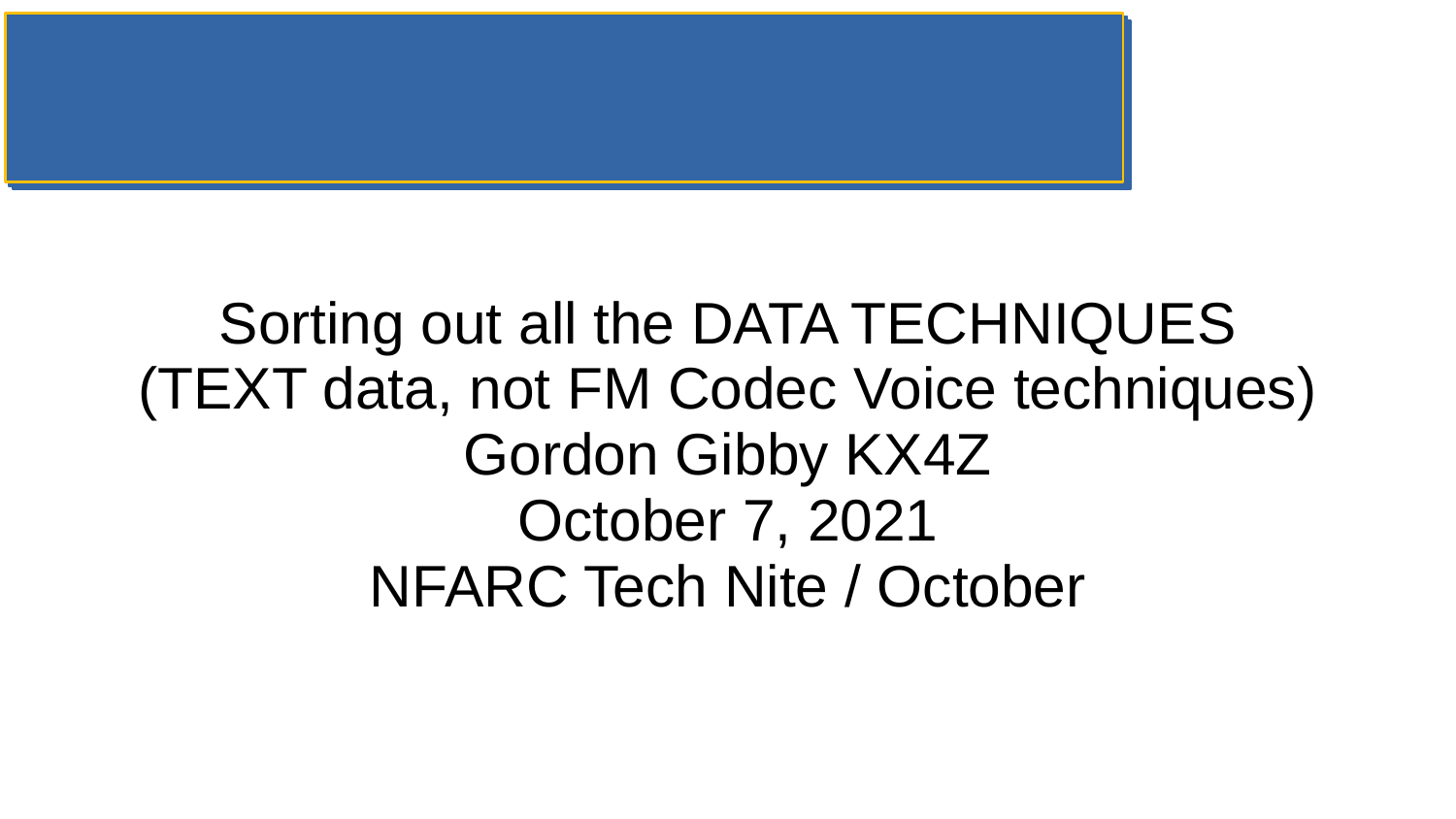### The very beginnings….

- Phone Company: Bell 103. 1962. 300baud FSK
- Phone Company: Bell 202, Bell 212A, 1200baud
- DARPA: TCP/IP (packet-based wire transmissions)
- RTTY (modulation)
- Development of amateur radio DATA communications Techniques…..Phil Karn KA9Q
- AX.25: Phil Karn took wired packets and turned to ham radio.
- Back Then:Amtor G-TOR....lots of TOR's (teletype over radio)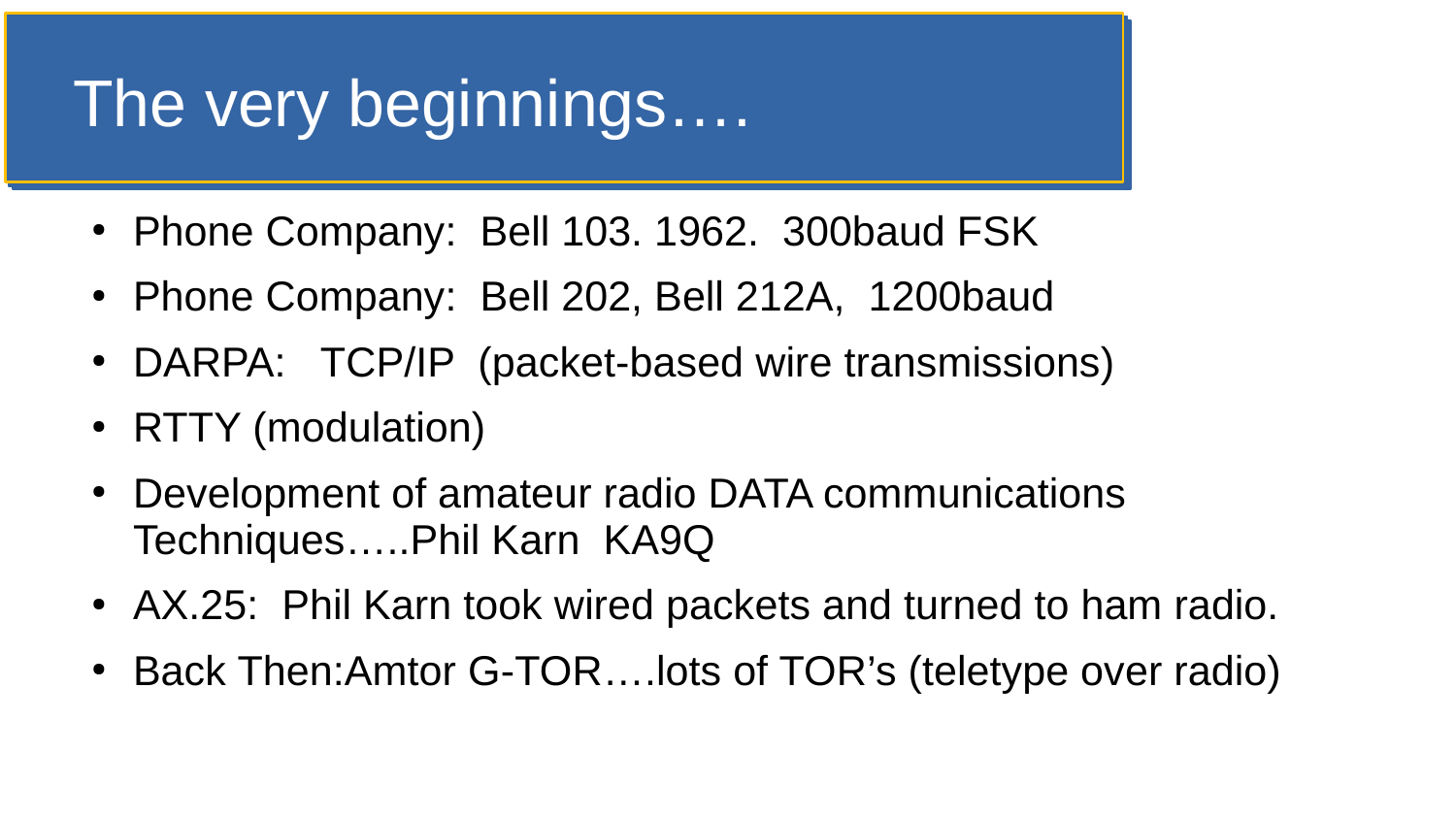### Broadcast Modes

- CW
- AM (amplitude modulated voice)
- SSB (invented via phasing, then filtering)
- RTTY 2 tone mark/space, still used LOTS
- All PSK-type modes.
- FSK modes, e.g. MFSK
- Then there were literally DOZENS of modes......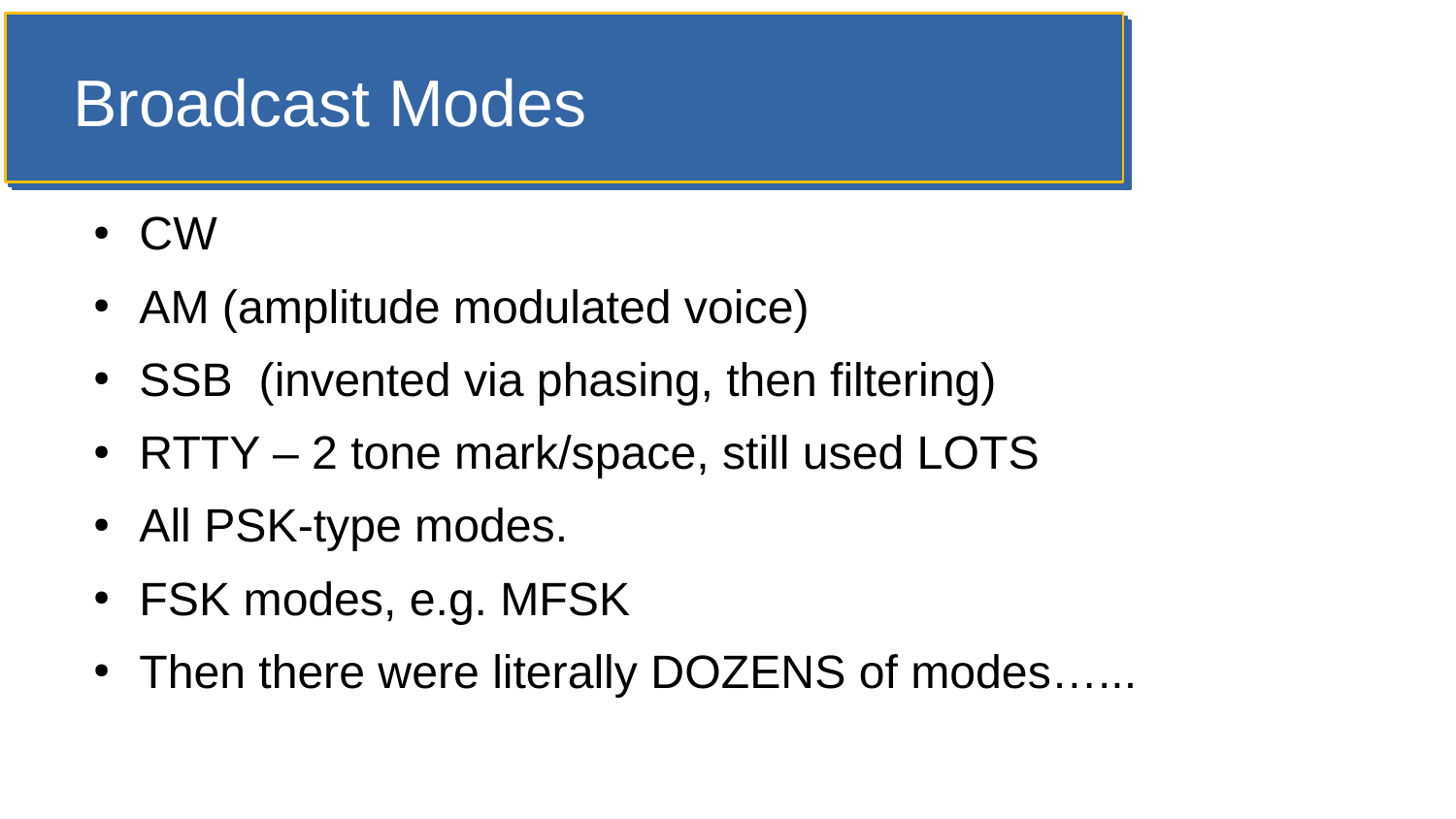### FLDGI shows zillions of modes

#### fldigi ver4.1.20 - KX4Z

| File                        | Op Mode                           | Configure | View | Logbook         |                  | Help               |  |
|-----------------------------|-----------------------------------|-----------|------|-----------------|------------------|--------------------|--|
|                             | <b>CW</b>                         |           |      |                 | G                | Freq 14071         |  |
|                             | Contestia                         |           |      |                 |                  | Call               |  |
|                             | DominoEX                          |           |      |                 |                  |                    |  |
| <b>USB</b>                  | <b>FSO</b>                        |           |      | S               |                  | Qth                |  |
|                             | Hell                              |           |      |                 |                  |                    |  |
|                             | <b>IFKP</b>                       |           |      |                 |                  | <b>========</b>    |  |
|                             | <b>MFSK</b>                       |           | K    | MFSK-4          |                  | rom: C:\Users\Gord |  |
|                             | MT63                              |           |      | MFSK-8          |                  |                    |  |
|                             | <b>OFDM</b>                       |           |      | MFSK-11         |                  |                    |  |
|                             | Olivia                            |           |      | MFSK-16         |                  |                    |  |
|                             | <b>PSK</b>                        |           |      | MFSK-22         |                  |                    |  |
|                             | <b>OPSK</b>                       |           |      | MFSK-31         |                  |                    |  |
|                             | 8PSK                              |           |      | MFSK-32         |                  |                    |  |
|                             | <b>PSKR</b>                       |           |      | MFSK-64         |                  |                    |  |
|                             | <b>RTTY</b>                       |           |      | <b>MFSK-128</b> |                  |                    |  |
|                             | <b>THOR</b>                       |           |      | MFSK-64L        |                  |                    |  |
|                             | Throb                             |           |      | MFSK-128L       |                  |                    |  |
|                             | WEFAX                             |           |      |                 |                  |                    |  |
|                             | Navtex/SitorB                     |           |      |                 |                  |                    |  |
|                             | <b>WWV</b>                        |           |      |                 |                  |                    |  |
|                             | <b>Freq Analysis</b>              |           |      |                 |                  |                    |  |
|                             | <b>Frequency Measurement Test</b> |           |      |                 |                  |                    |  |
|                             | <b>NULL</b>                       |           |      |                 |                  |                    |  |
|                             | <b>SSB</b>                        |           |      |                 |                  |                    |  |
|                             |                                   |           |      |                 |                  |                    |  |
|                             |                                   |           | ۷    |                 |                  |                    |  |
| CQ                          |                                   |           |      |                 |                  |                    |  |
| 3.0                         |                                   | Clear     |      |                 |                  |                    |  |
| ANS <sub>N</sub><br>RsID CQ |                                   |           |      |                 | QSO <sup>N</sup> |                    |  |
|                             |                                   | 500       |      |                 | 1000             |                    |  |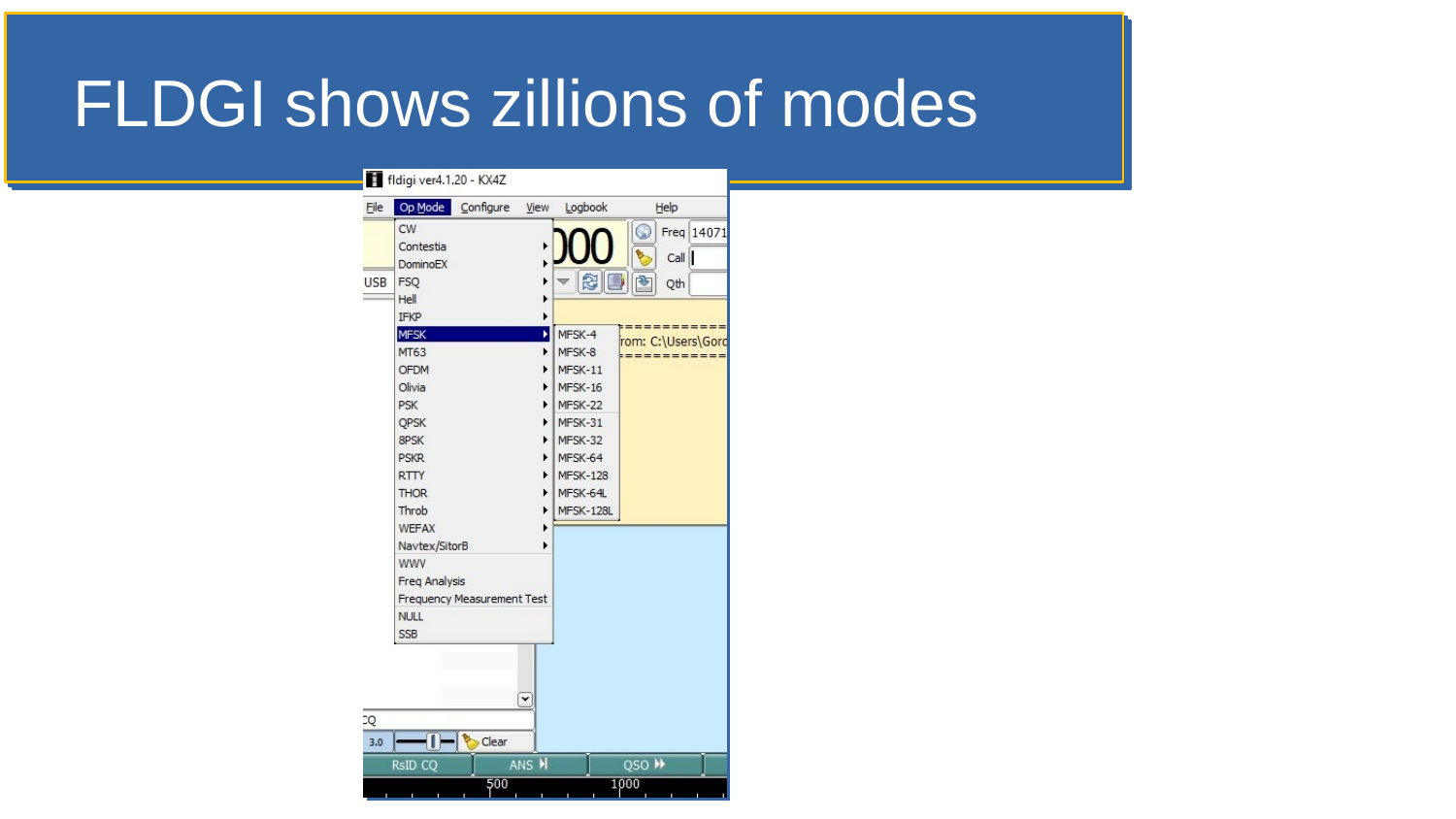## Recently: Low Signal Modes

- Started with moonbounce work
- Time-locked slow tones very carefully chosen frequencies
- Eventually developed into FT8 and became the most popular DX mode on the planet
- JS8 developed for conversations
- DEVELOPED FOR SINGLE SIDE BAND!!!!!!!!!!!!!!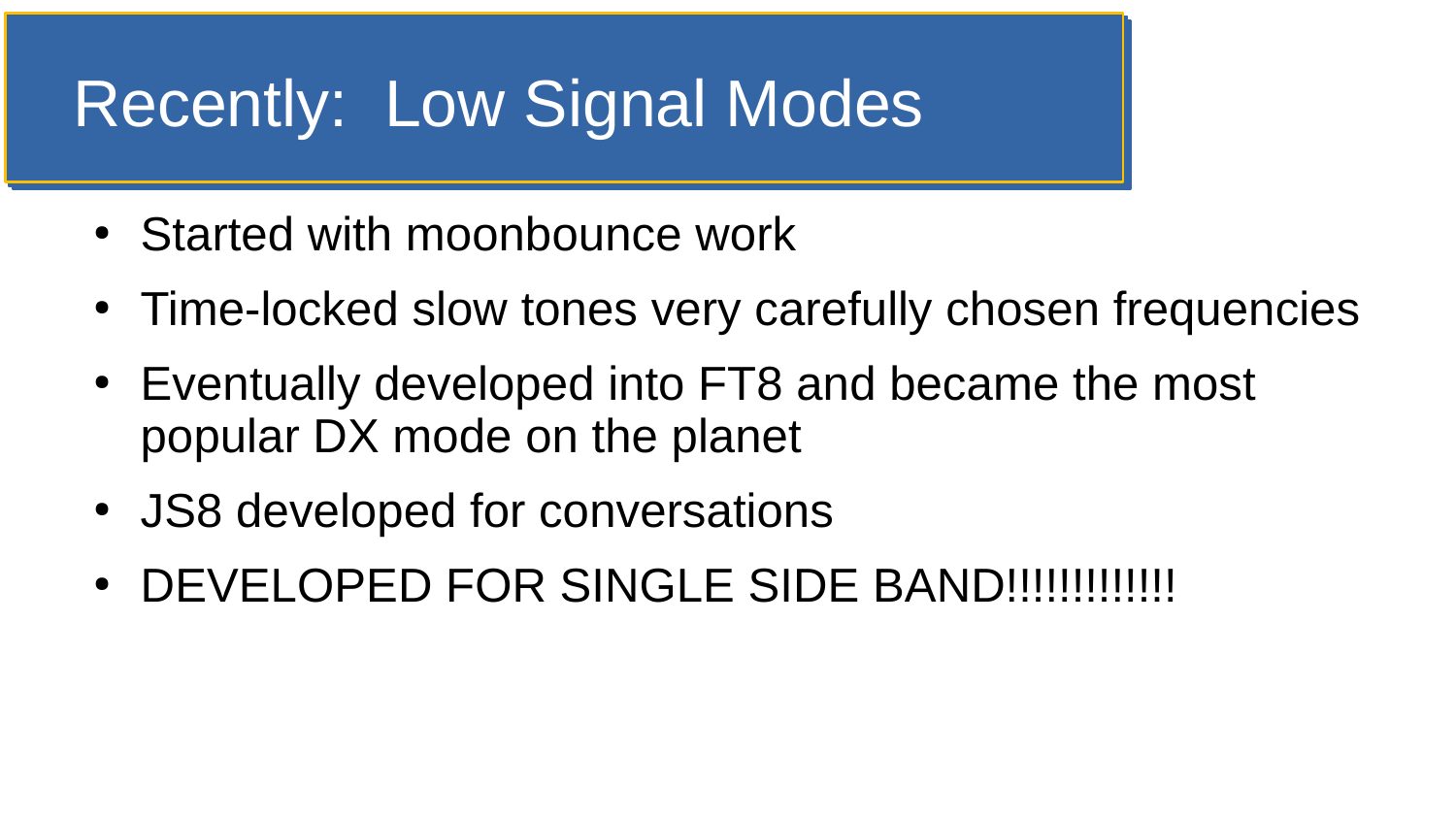# Available resources on BROADCAST

- <https://qsl.net/kx4z/FLDIGICheetsheetforVolunteers.pdf>
- Talk I gave to GARS:
- <https://qsl.net/nf4rc/2021/JS8FT8Talk.pdf>
- 2010 Talk:

[http://www.w3hzu.com/content/emcomm/wa3wsj\\_nbems.p](http://www.w3hzu.com/content/emcomm/wa3wsj_nbems.pdf) [df](http://www.w3hzu.com/content/emcomm/wa3wsj_nbems.pdf)

- Latest news ([nbems@group.io](mailto:nbems@group.io)) 6,170 topics
- [https://rsgb.org/main/get-started-in-amateur-radio/operatin](https://rsgb.org/main/get-started-in-amateur-radio/operating-your-new-station/psk31-work-the-world-with-low-power/) [g-your-new-station/psk31-work-the-world-with-low-power/](https://rsgb.org/main/get-started-in-amateur-radio/operating-your-new-station/psk31-work-the-world-with-low-power/)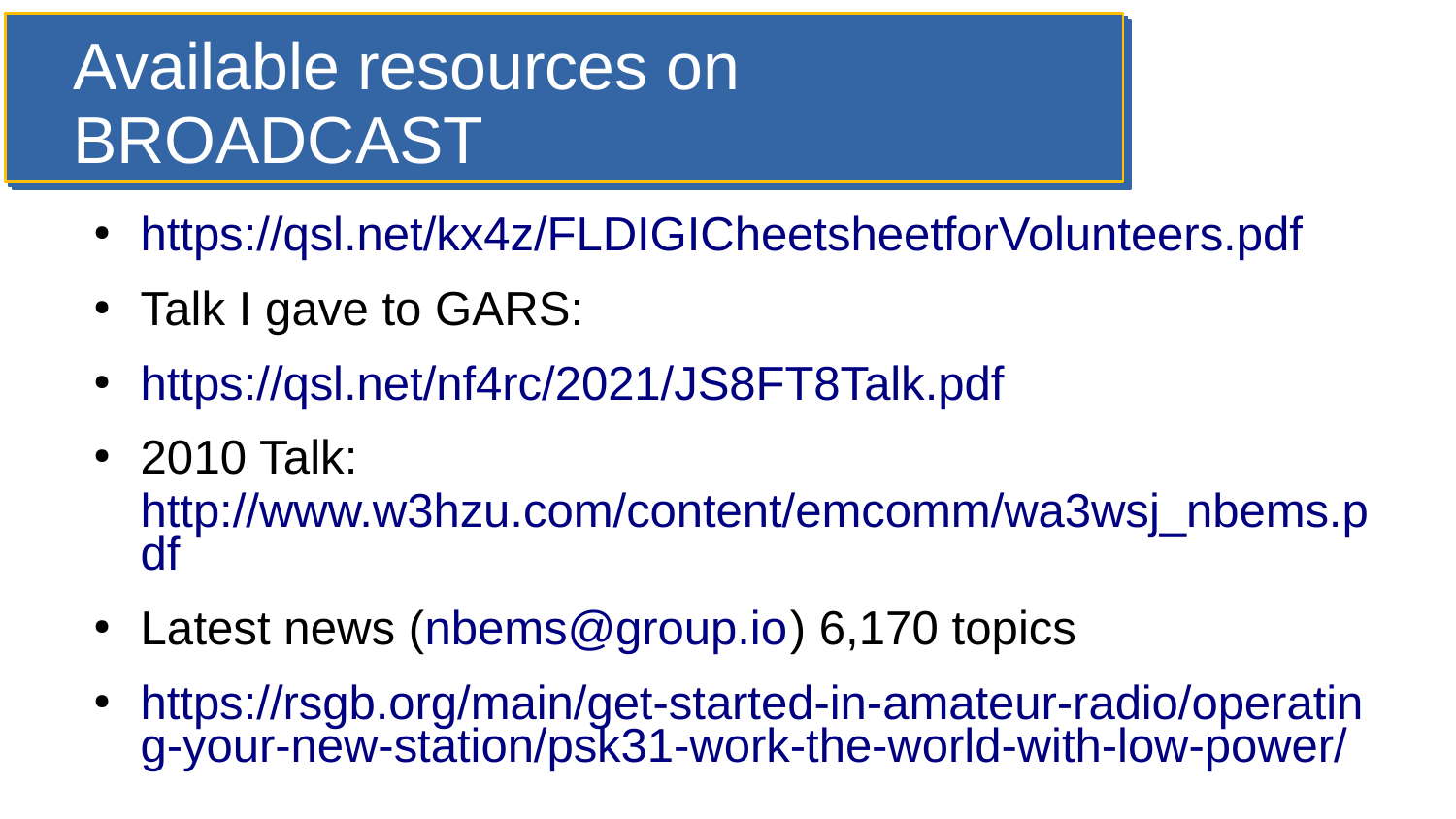### NICHES FOR BROADCAST

- Any "net" operation (CW, Voice, Data)
- Special niche for DATA broadcast:
- 1)PARTICULARLY DATA TECHNIQUES for SSB (due to enormous S/N advantages
- 2)Less useful on FM….no signal to noise advantage….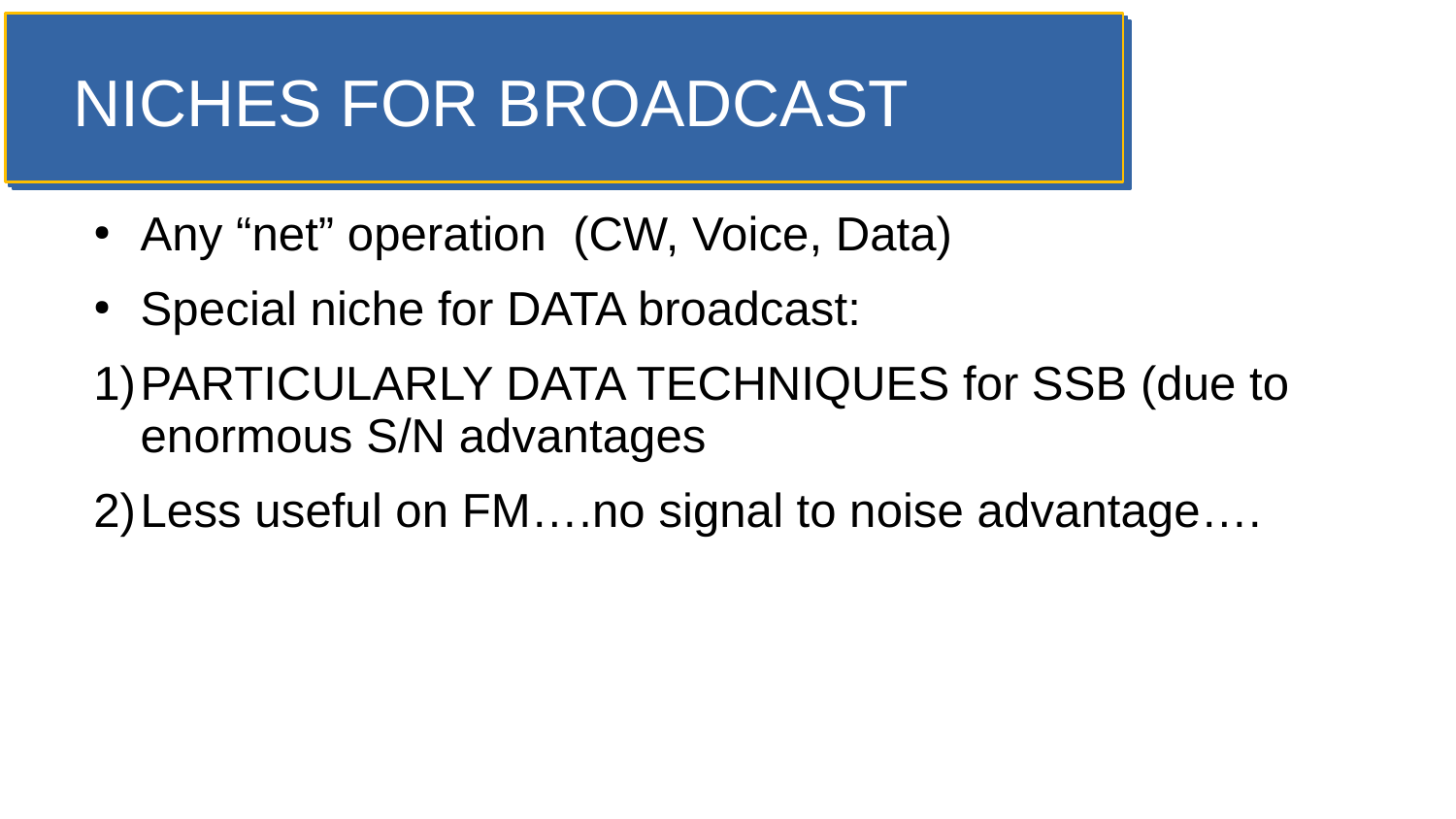# Classifying Techniques

- There is no ONE classification. Instead, there are LOTS of ways to slice and dice the available techniques
- Broadcast versus ARQ
- Useful for SSB low signal versus no improvement
- Peer to peer versus GATEWAY versus BOTH
- Requires electrical connection versus audio connection OK
- Automatic forwarding versus manual forwarding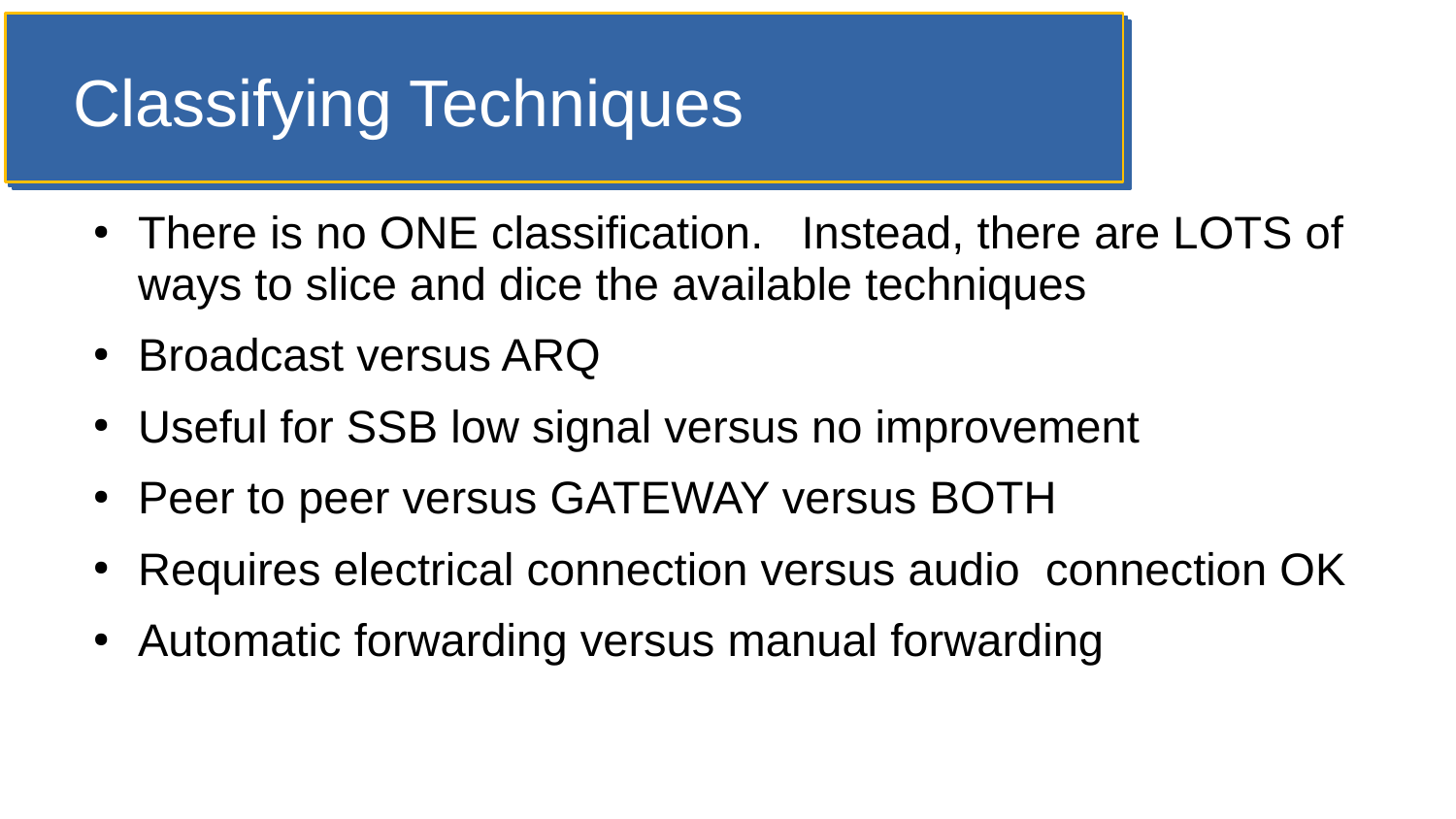# Almost any broadcast mode….ARQ

- Can be used to transport data in an ARQ protocol.
- Most famous ARQ protocol is AX.25 (Phil Karn)
- Protocol: <http://www.tapr.org/pdf/AX25.2.2.pdf>
	- STRONGLY suggest that anyone teaching data techniques read this document.
	- Explains ALL KINDS OF THINGS that you'll need to know about headers and frames.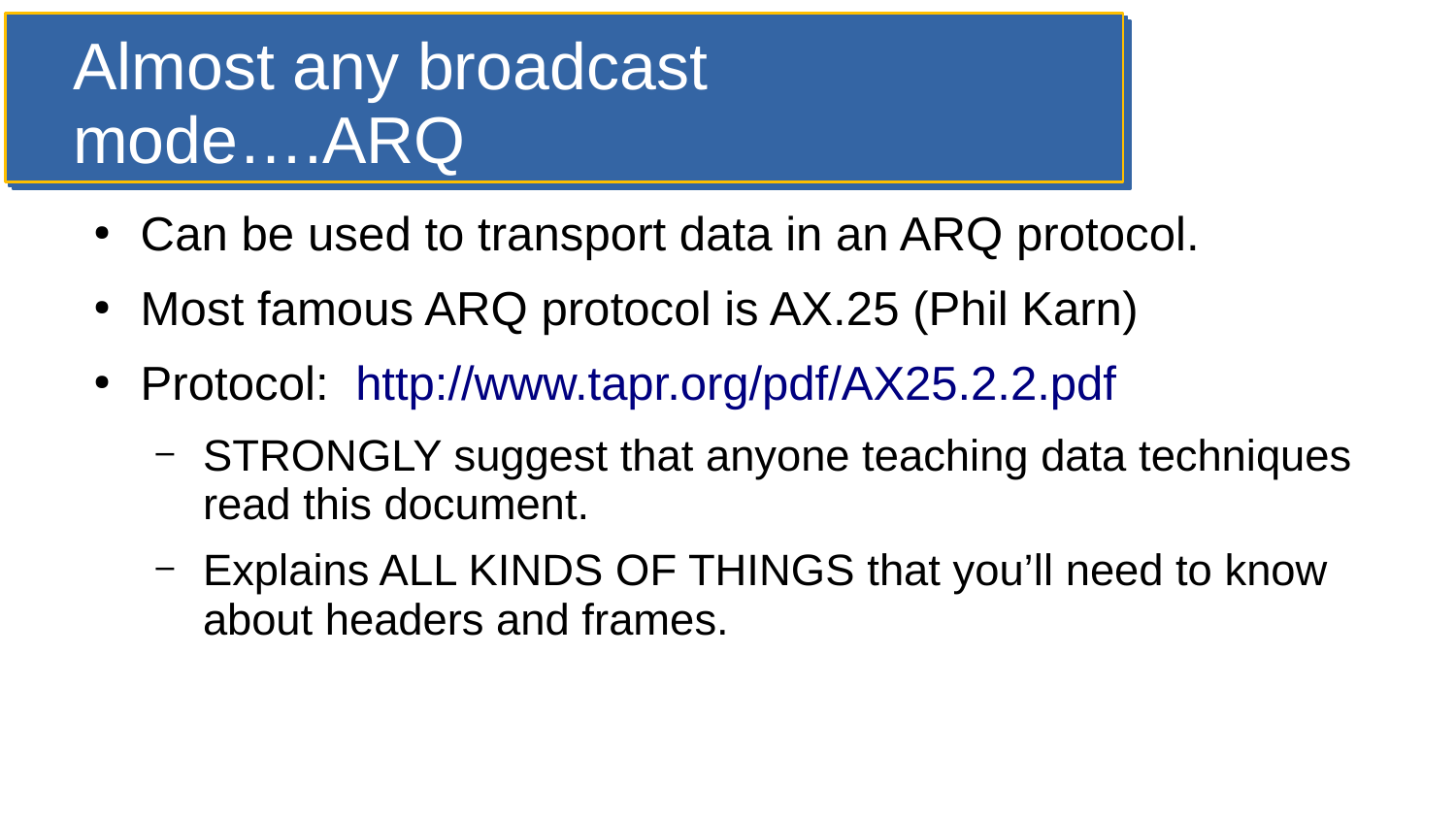### **Layers**

●

• Both AX.25 and TCP/IP were built BEFORE the OSI layers model….but they resemble it.

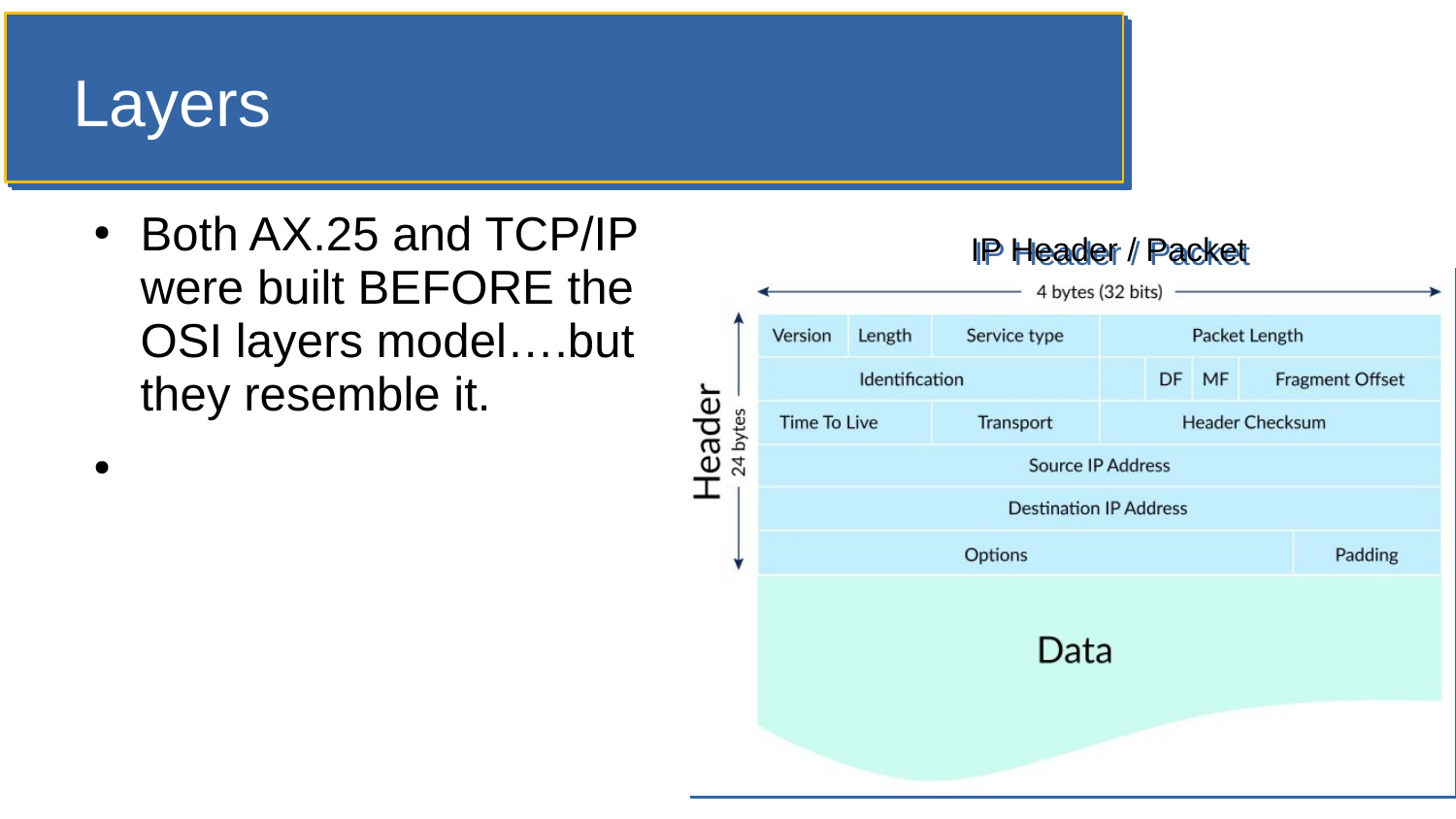## TCP provides reliability inside IP

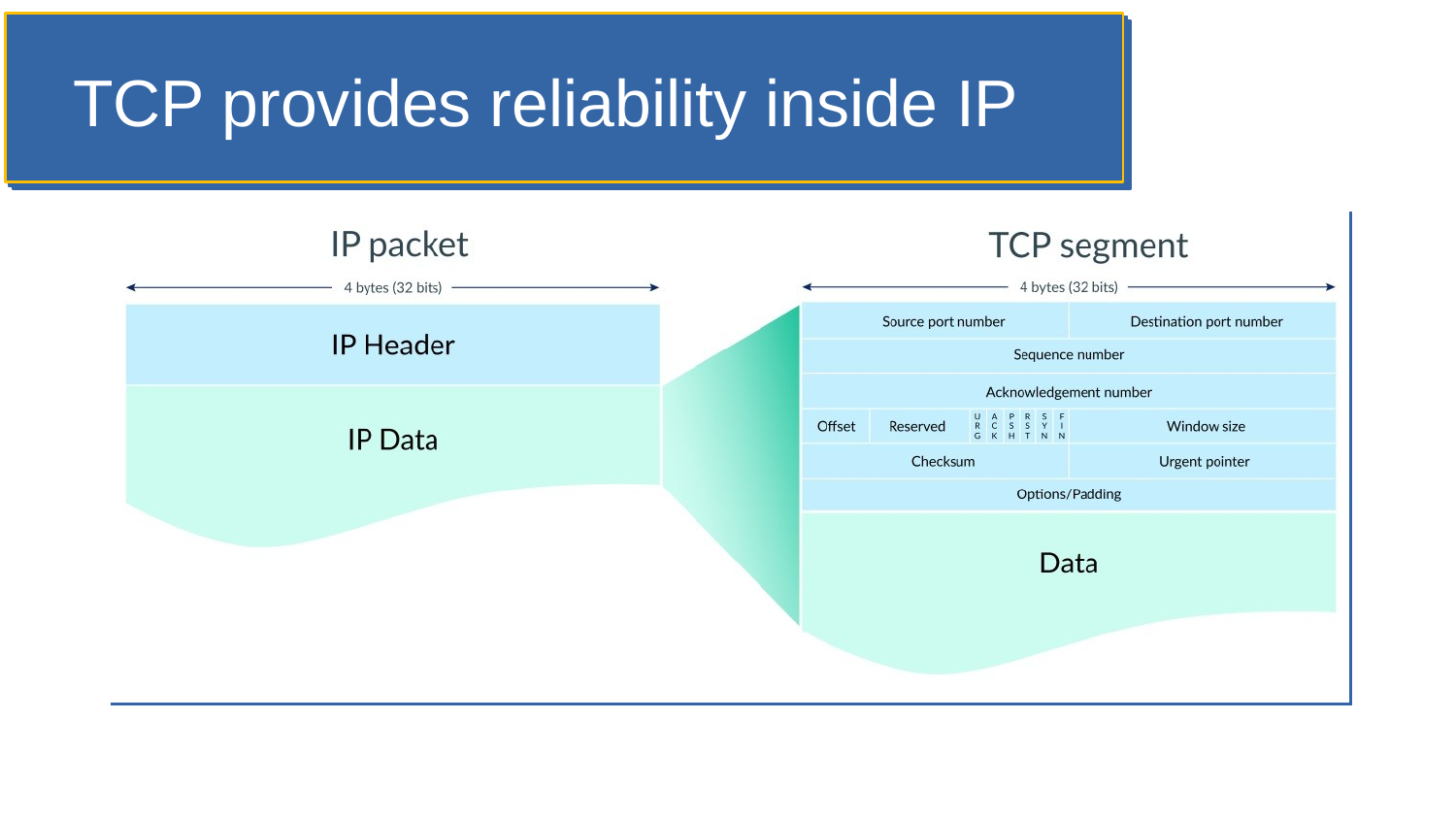

### The SYN and ACK bits are both part of the TCP header:

|                        |                    |                                           | 4 bytes $(32 \text{ bits})$ – |  |  |  |  |
|------------------------|--------------------|-------------------------------------------|-------------------------------|--|--|--|--|
|                        | Source port number |                                           | Destination port number       |  |  |  |  |
| Sequence number        |                    |                                           |                               |  |  |  |  |
| Acknowledgement number |                    |                                           |                               |  |  |  |  |
| Offset                 | Reserved           | U A P R S F<br>R C S S Y I<br>G K H T N N | <b>Window size</b>            |  |  |  |  |
|                        | Checksum           |                                           | Urgent pointer                |  |  |  |  |
| Options/Padding        |                    |                                           |                               |  |  |  |  |
|                        |                    |                                           |                               |  |  |  |  |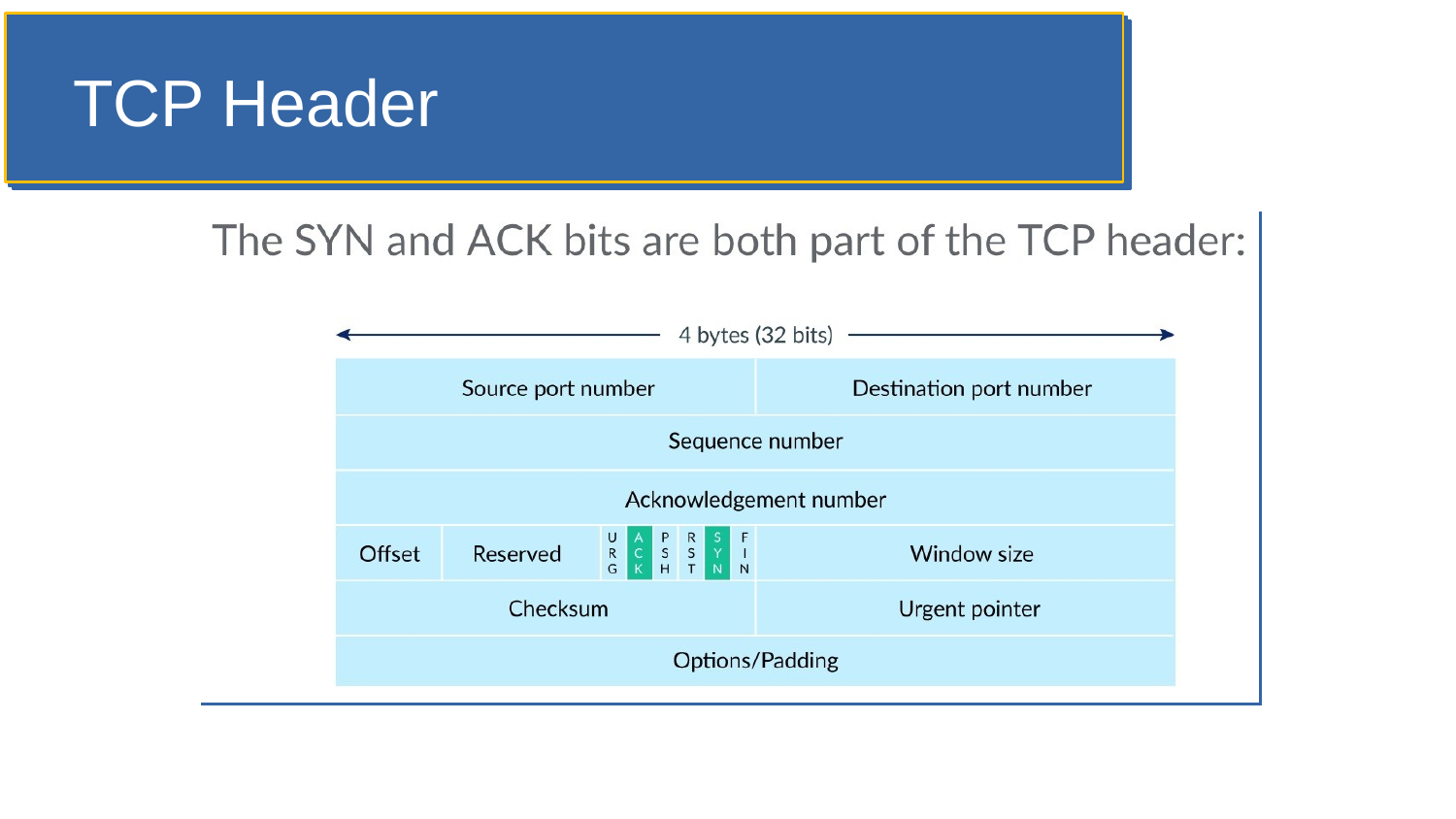### Ham radio ARQ is more lean!

- AX.25 includes much of the same, but quicker, shorter, simplified
- Source, Destination "call signs"
- Digipeating
- Acknowledgement / request for repeat
- Packet numbers to allow reassembling out of order.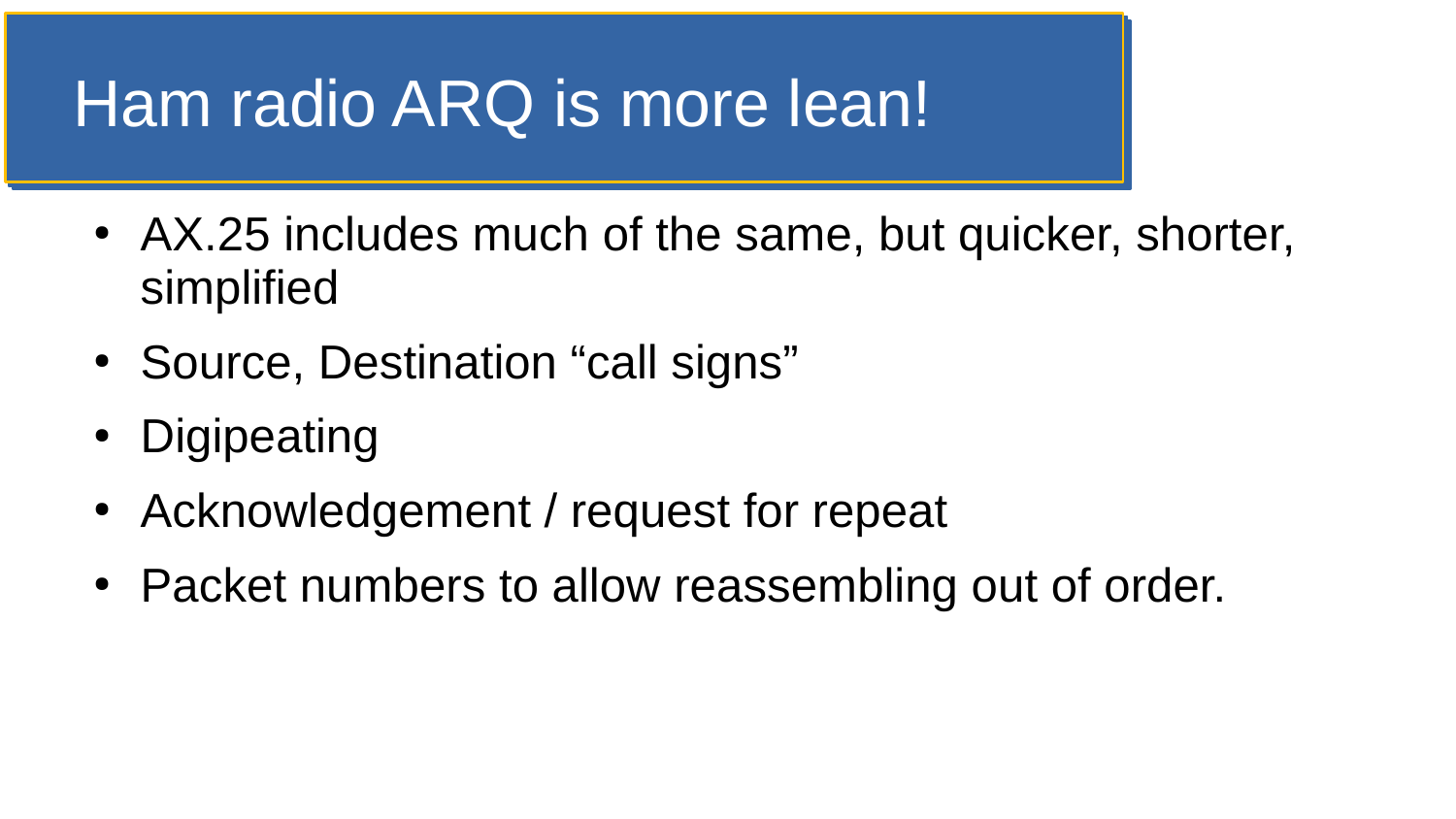### NBEMS adds layers to add ARQ

- FLARQ / FLMSG provide ARQ procedures
- Peer-to-peer design
- Popular in some sections of USA
- Most literature seems to be from a decade ago
- Stronger on Red Cross forms, weaker on some others.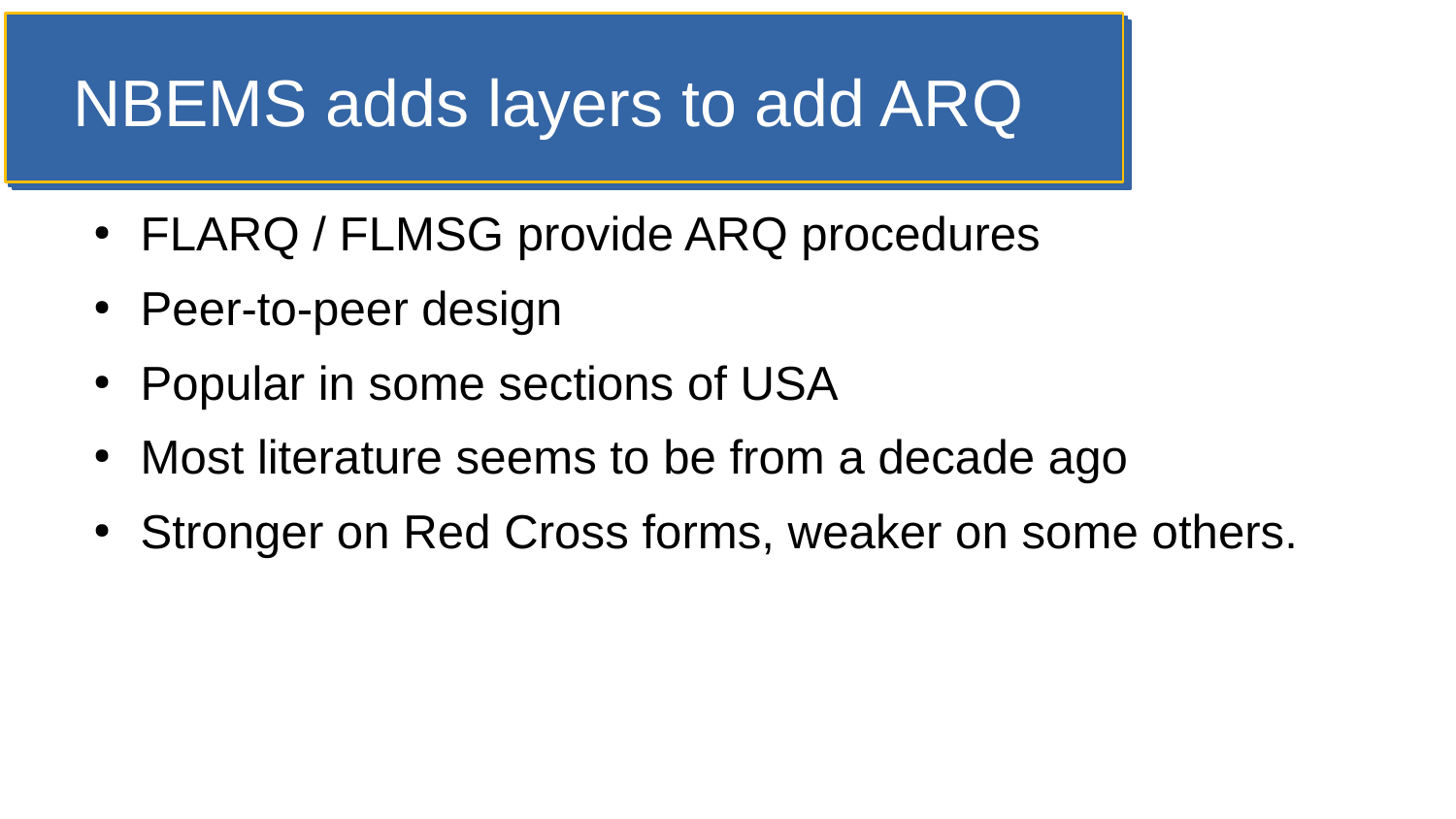### Available Resources on ARQ

- Older:
	- <https://www.qsl.net/kx4z/CreatingResidentialBackbone.pdf>
- <https://qsl.net/nf4rc/2021/SettingUpWinlinkRMS.pdf>
- [https://www.qsl.net/nf4rc/UnderstandingAudioChannelCon](https://www.qsl.net/nf4rc/UnderstandingAudioChannelConfiguration.pdf) [figuration.pdf](https://www.qsl.net/nf4rc/UnderstandingAudioChannelConfiguration.pdf)
- [https://www.cantab.net/users/john.wiseman/Documents/C](https://www.cantab.net/users/john.wiseman/Documents/Commands.htm) [ommands.htm](https://www.cantab.net/users/john.wiseman/Documents/Commands.htm)
- ●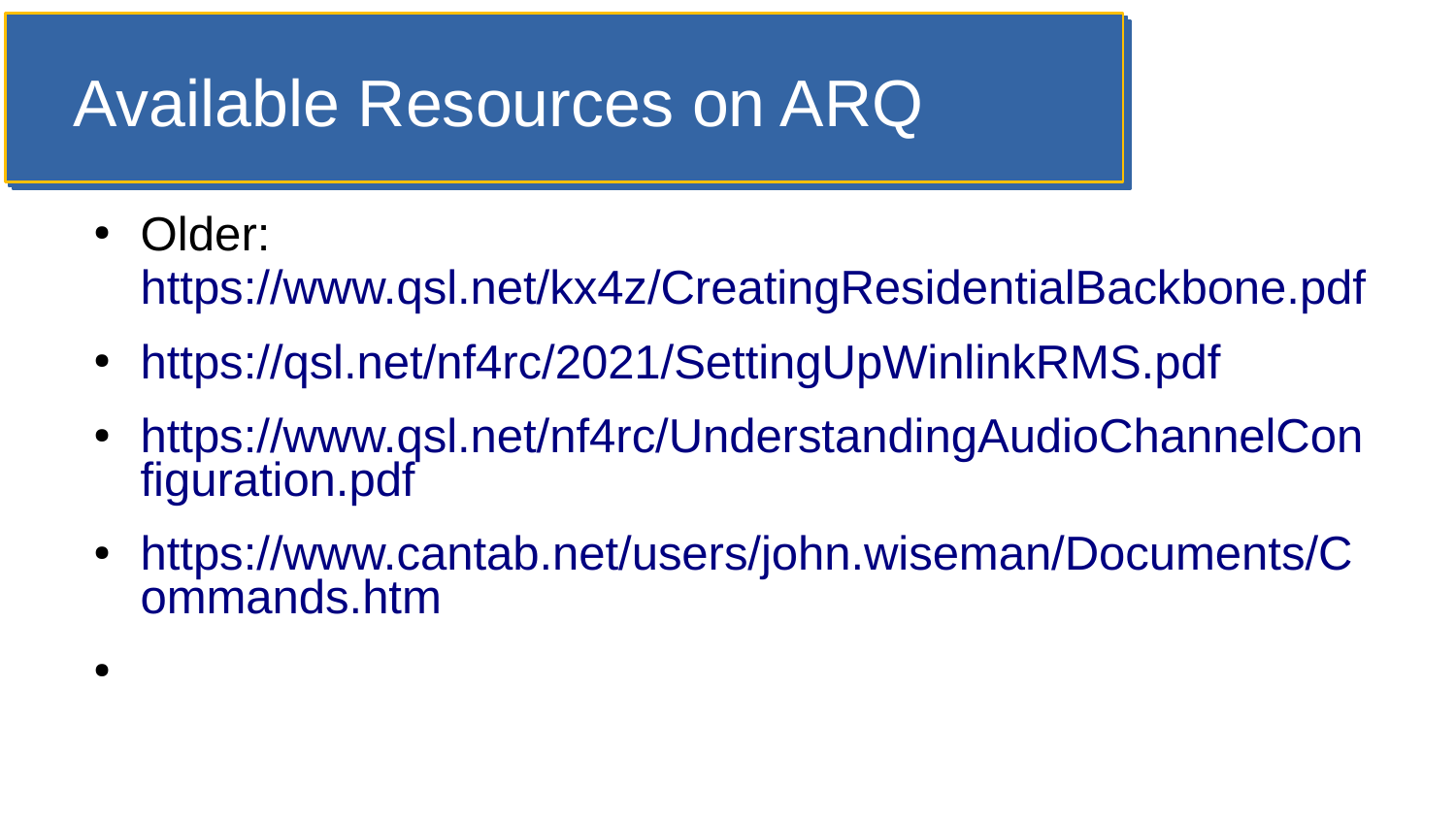### Weak Signal: FM vs. SSB

- Weak signal modes have advantages on SSB that VASTLY ECLIPSE KILOWATT AMPLIFIERS
- Weak signal modes have revolutionized HF apartment / HOA dweller's HF participation
- FM is more common on VHF/UHF....
- My experience: NO S/N ADVANTAGE TO DATA MODES ON FM. Primary advantages are \*error free\* **detail** and **auto relay** abilities.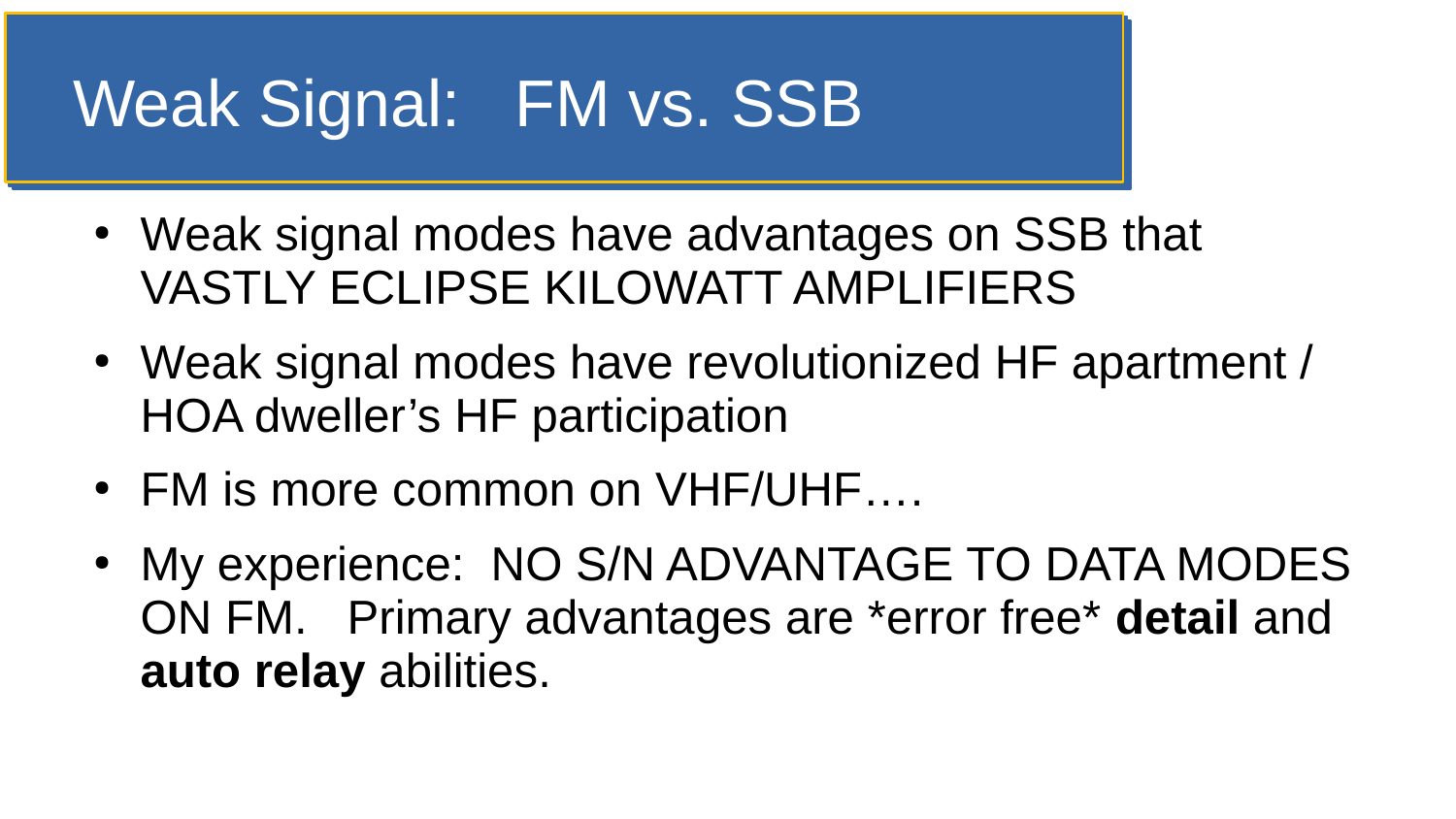### FORMAL

●

- Much better for unattended capture
- Much better for detailed data (reports, attachments)
- Emphasis on NOT REQUIRING MANUAL INTERVENTION

1)Nice to have peer to peer

2)Even nicer to have unattended GATEWAYS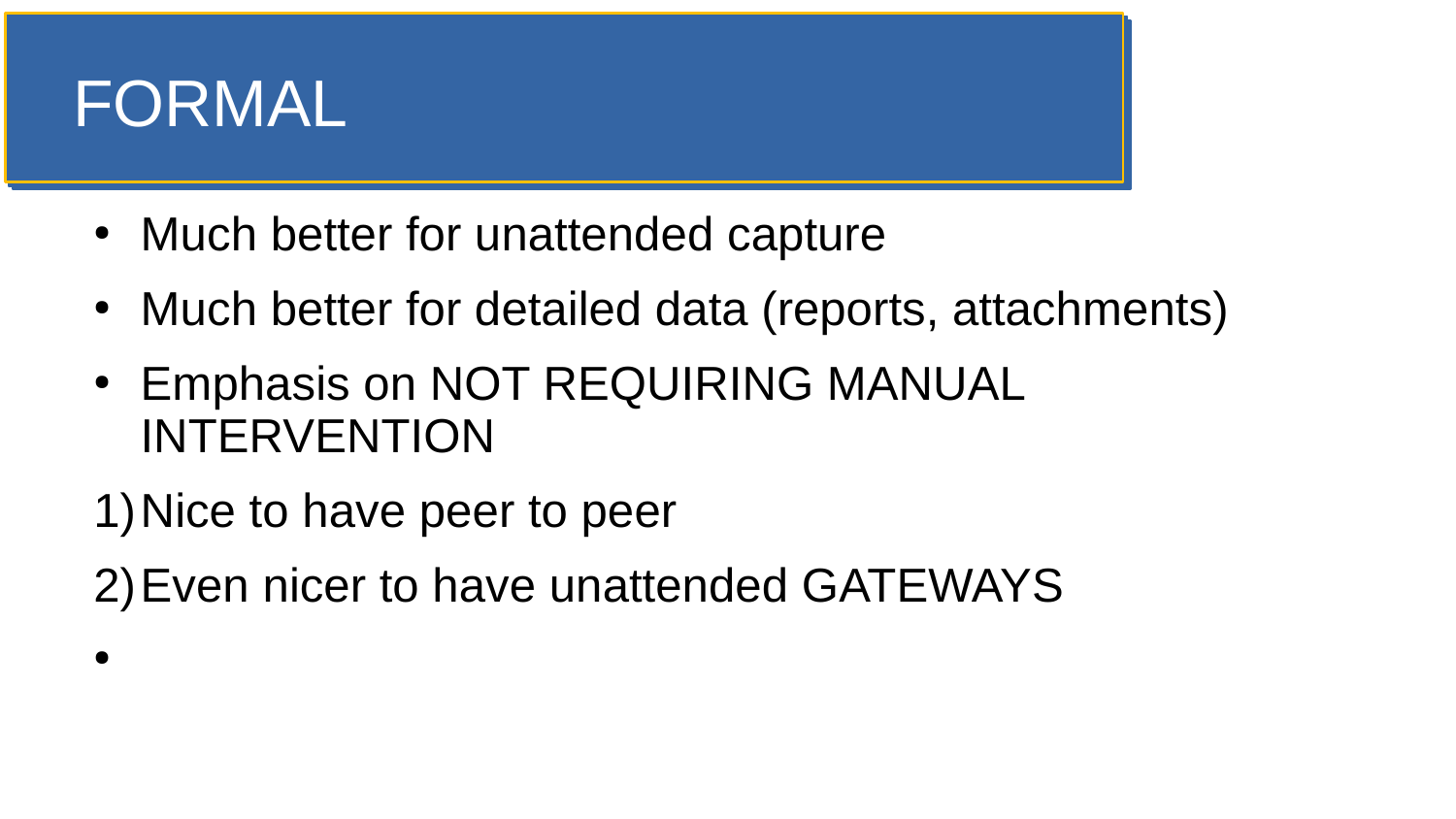### TACTICAL vs. FORMAL

- Impossibility of running a tactical net by WINLINK!
- Difficulty of running tactical net by ARQ CHAT
- Ease of running tactical net by broadcast techniques (VOICE, broadcast data)
	- Huge S/N advantage on SSB Broadcast Data!
	- ZERO S/N advantage on FM Broadcast Data!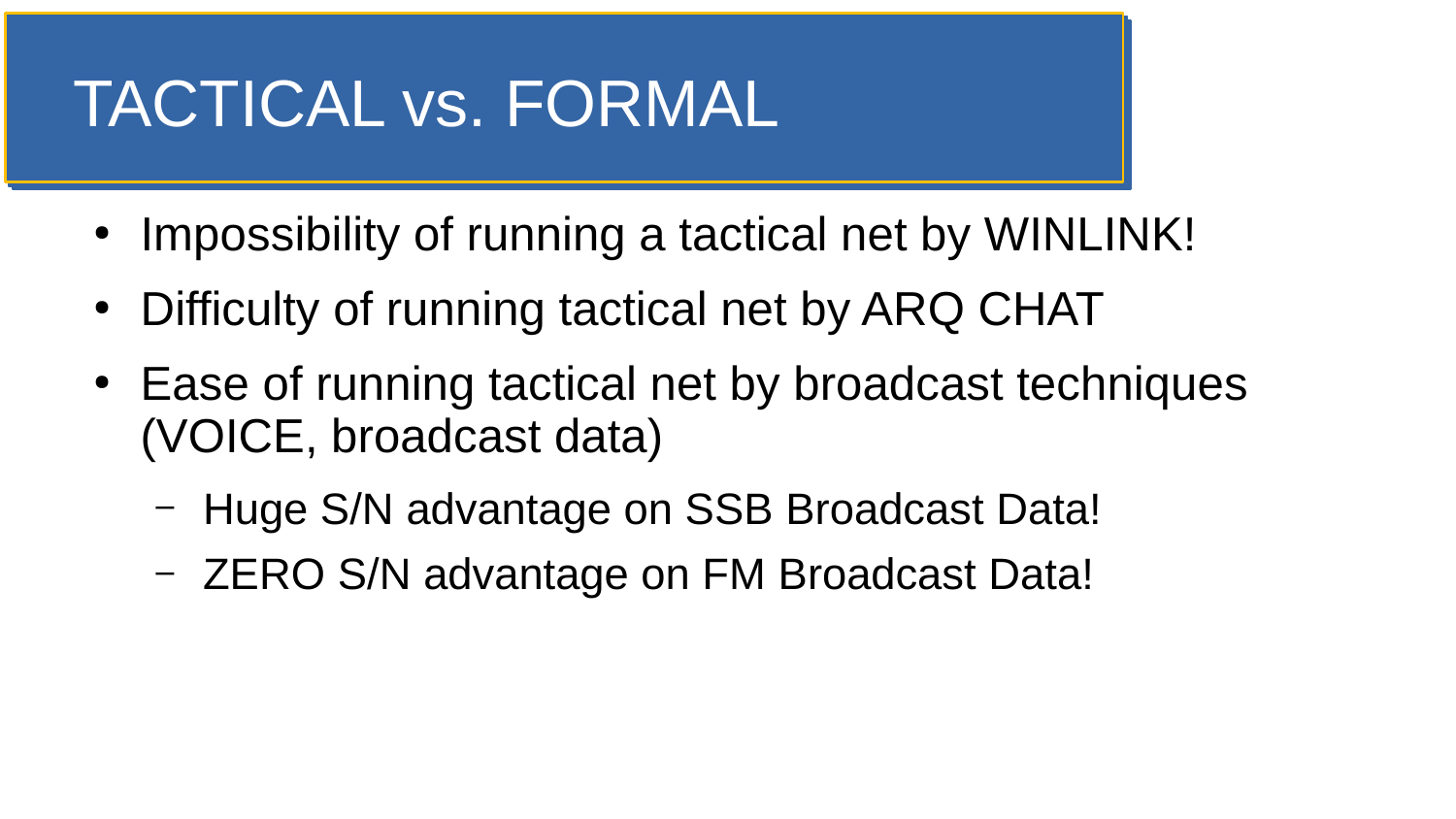## Influence of GEOGRAPHY

- Whatever WORKS in a geography becomes more prevalent.
- West Coast cities with high mountains outside of town can be well served by MICROWAVE.
- Florida coastal cities with dominating high rises and emplaced microwave also allow success
- OREGON with lots of mountains and valleys and very spread out population – HF (NVIS) becomes a way around the mountains.
- CITIES voice repeaters on tall towers did very well until the advent of cell phones and texting
- Hilly terrain with lots of vegetation per mile UHF signal losses > 25dB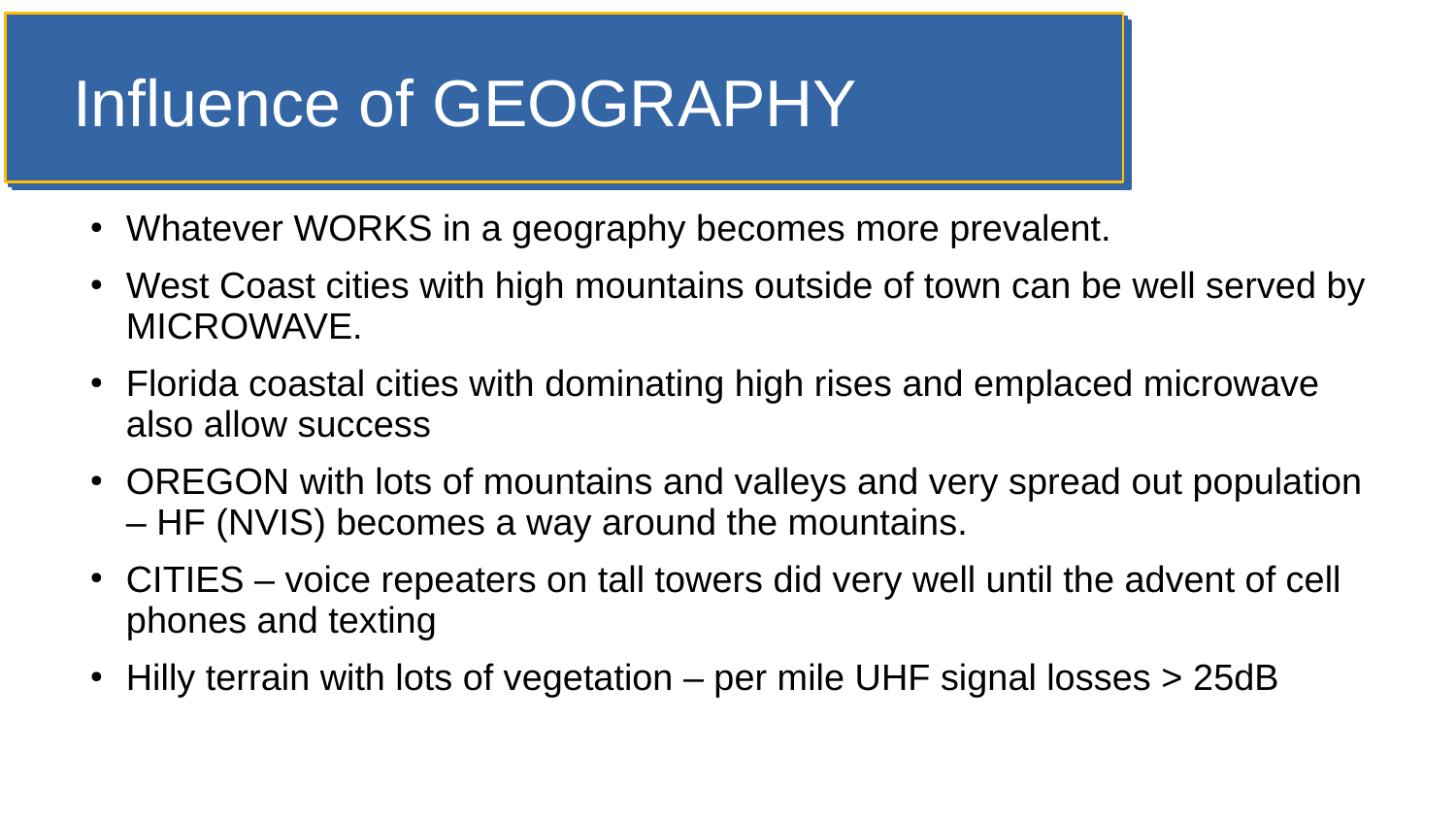## Influence of Authorities

- Served Agencies just want the JOB DONE.
- Many simply develop their own radio infrastructure
- SOME have needs that exceed their staff & welcome carefully selected volunteers WHO DONT GET IN THE WAY
- Simple voice connections help with Shelters
- $@$  State Level,  $+/-$  on interest
- Reticence of volunteers to provide non-error-corrected data.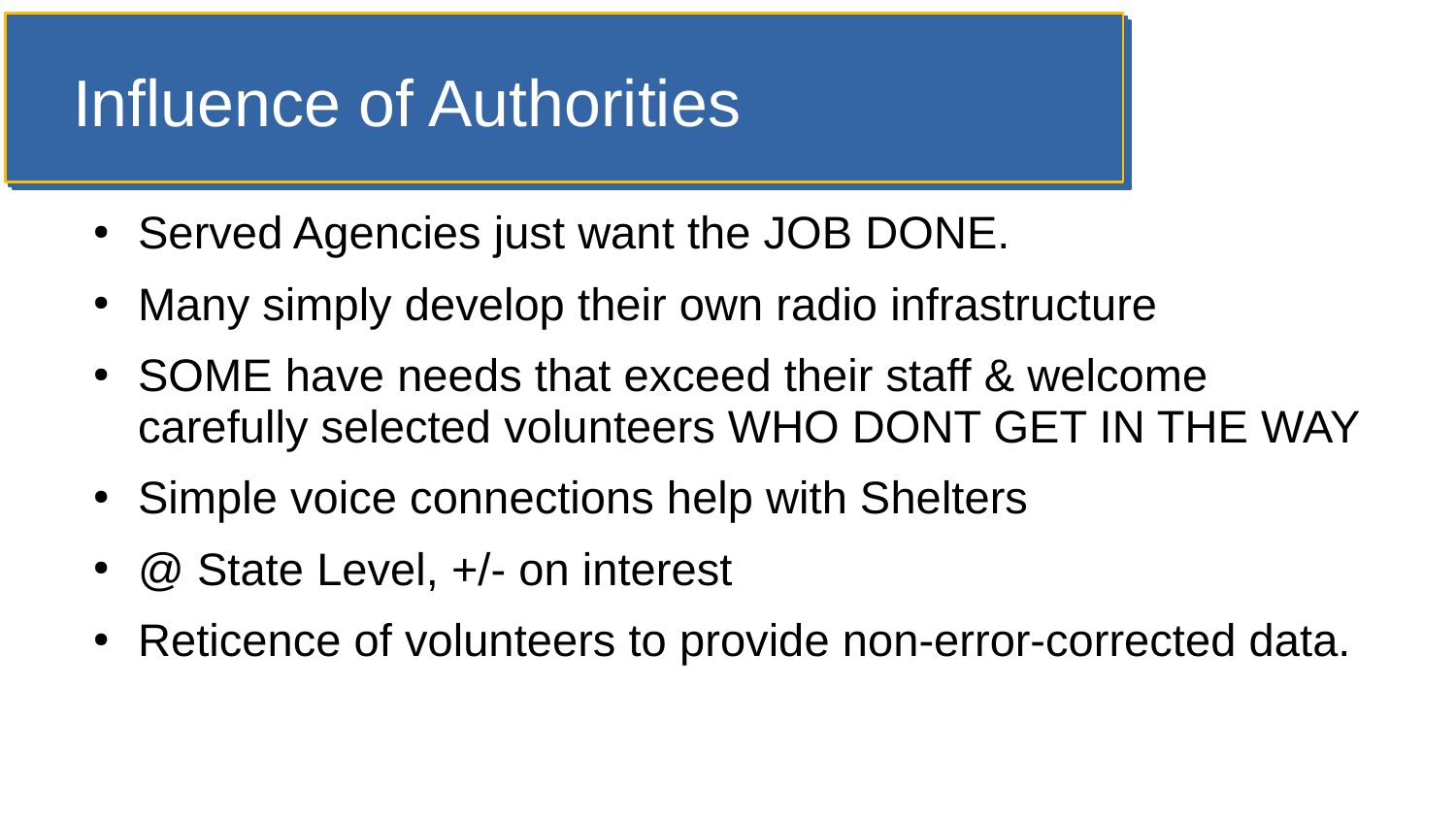# Craig Fugate's Big Point:

- The EOC cannot do everyting simultaneously.
- Planning to do a dozen modes....means nothing will get thru.
- You plan for Primary; if not working, everyone knows to go to Secondary; if not working, everyone goes to Tertiary
- GOAL IS TO GET THE MESSAGE THRU
- Not necesarilly to use every technique posssible....because no one will KNOW you have decided to transmit using XYZ technique….